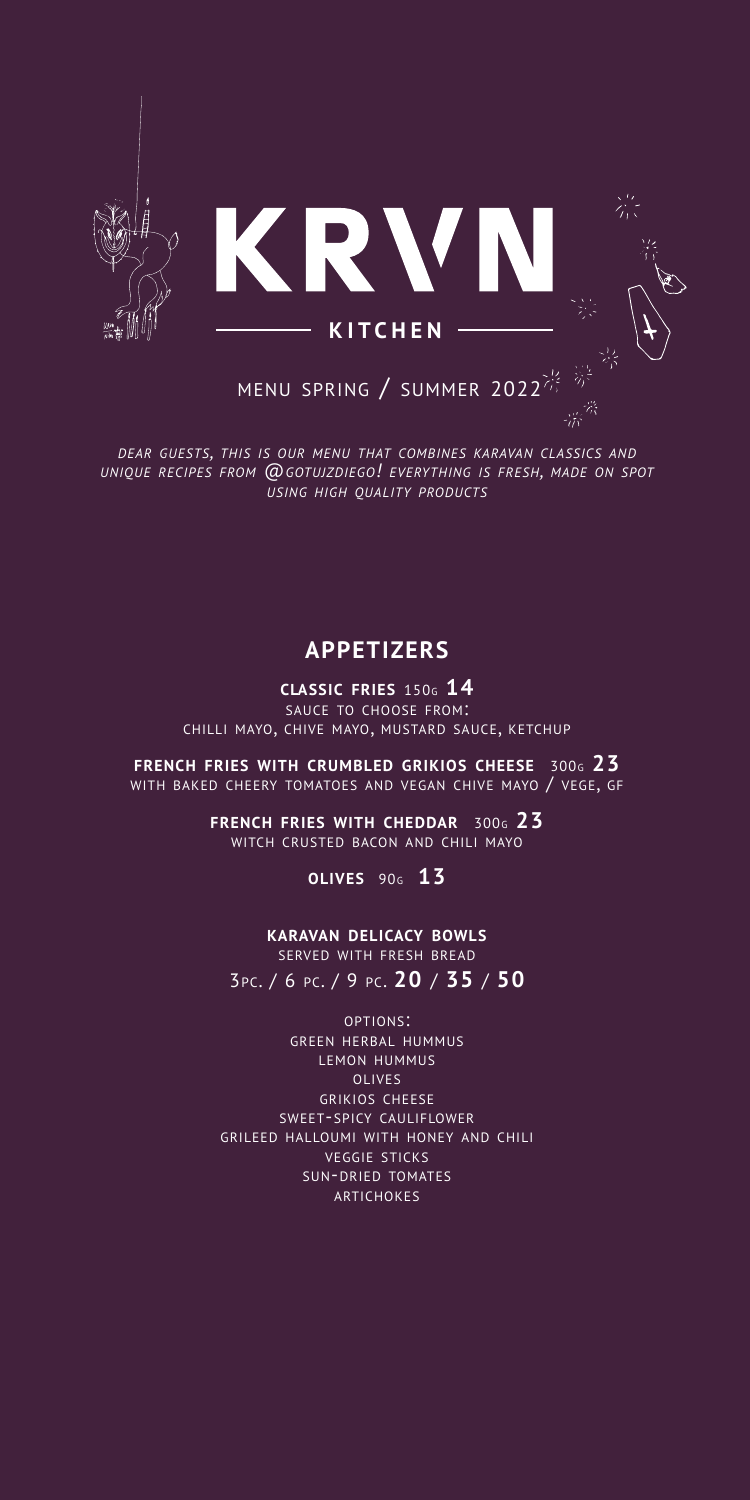# **SOUPS**

# *CA. 500ML*

#### **ASIAN TOMATO SOUP 19**

TOM YUM INSPIRED SOUP WITH GINGER, CHILLI, GRILLED GREEN BEAN, BABY SPINACH AND COCONUT CREAM WITH LIME / VEGAN, GF

**COLD BEETROOT SOUP 19**

ON SOURDOUGH WITH BAKED POTATOES, EGG AND FRESH HERBS / VEGE

#### **GAZPACHO 19**

WITH BAKED TOMATOES, BRINED CHEESE AND THYME, / VEGE

# **BOWLS**

*CA. 450G*

#### **TOFU BOWL 33**

RICE NOODLES, CRISPY TOFU, RED CABBAGE, CARROT AND CUCUMBER FLAKES, GRILLED GREEN BEAN SERVED WITH PEANUT SAUCE WITH COCONUT MILK

 $\overline{1}$  vg

**FALAFEL AND PEARL COUSCOUS 33**<br>PEARL COUSCOUS WITH HERBS, FALAFEL, SWEET AND SPICY CAULIFLOWER, BABY SPINACH, PICKLED ONION, FRESH CUCUMBER AND LEMON HUMMUS / VG

#### **CHICKEN BOWL 36**

PEARL COUSCOUS, GINGER-LIME CHICKEN BREAST, GRILLED ROMAINE LETTUCE, GRIKIOS CHEESE WITH OLIVES, SEASONAL VEGGIES, FRESH HERBS WITH YOGHURT SAUCE WITH HARRISA

### **FALAFEL AND BULGUR BOWL 33**

BULGUR, FALAFEL, BAKED CARROT WITH SESAME SEEDS, CUCUMBER, POMEGRANATE, BABY SPINACH, JOGHURT SAUCE BASED ON TAHINI AND LEMON / VEGE

# **SALADS**

SERVED WITH GRILLED BREAD

*CA. 400G*

### **GRIKIOS CHEESE SALAD 36**

WITH SESAME BREADED GRIKIOS CHEESE, SALADS, CARMELIZED CHERRY TOMATOES, OLIVES, CAPERS, SUNFLOWER SEEDS AND FRESH HERBS AND THICK HOMEMADE BALSAMICO

/ VEGE

#### **BURRATA SALAD 37**

WITH GRILLED VEGGIES, SALADS AND THICK HOMEMADE BALSAMICO AND ROASTED ALMOND FLAKES

/ VEGE

#### **DIEGO 37**

WITH CHICKEN IN GINGER-LIME MARINADE, GRANA PADANO, CARROT FLAKES, OLIVES, ORANGES, ROASTED WALNUTS, SUN-DRIED TOMATOES, LIME DRESSING, RED ONION, LETTUCE

### **WATERMELON STEAK SALAD\* 35**

WITH GRILLED HONEY GLAZED HALLOUMI, CUCUMBER, PICKLED RED ONION,<br>LIME DRESSING

/ VEGE

\*ASK OUR STAFF IF AVAILABLE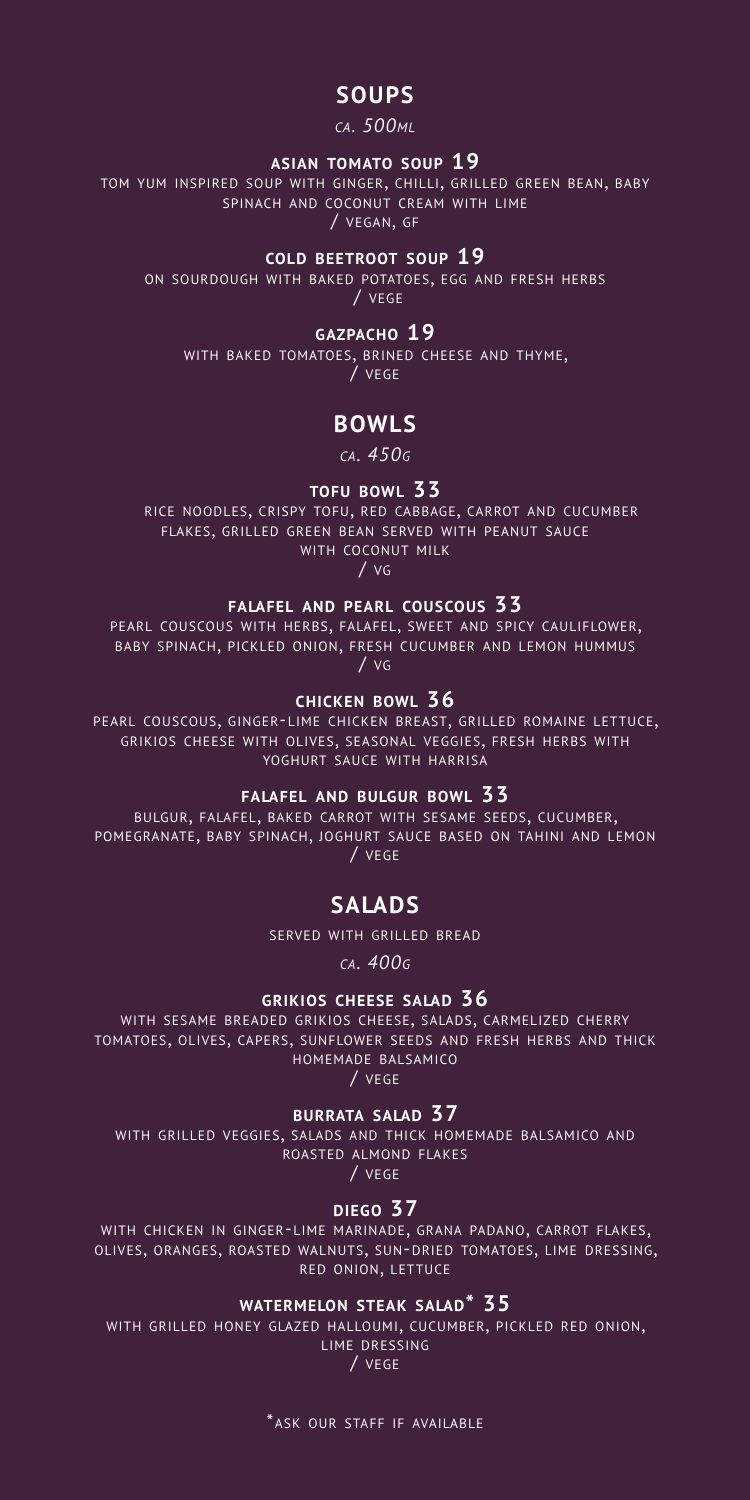# **BURGERS**

#### *CA. 500G*

*SERVED IN BUTTERY BUN BAKED ESPECIALLY FOR US, MEAT IS COOKED WELL DONE BY DEFAULT*

# **CLASSIC 35**

WITH BEEF, MIMOLETTE CHEESE, MUSTARD SAUCE, RED ONION, BACON,<br>RASPBERRY TOMATO, GHERKIN AND LETTUCE / ADD FRENCH FRIES OR SIDE SALAD +8

#### **CLASSIC WITH EGG 36**

WITH BEEF, MIMOLETTE CHEESE, MUSTARD SAUCE, RED ONION, BACON, RASPBERRY TOMATO, GHERKIN, LETTUCE AND FRIED EGG / ADD FRENCH FRIES OR SIDE SALAD +8

#### **CHICKENBURGER 36**

WITH MARINATED AND GRILLED CHICKEN BREAST, MIMOLETTE CHEESE, CHILLI MAYO, RED ONION, BACON, RASPBERRY TOMATO, GHERKIN AND BABY SPINACH / ADD FRENCH FRIES OR SIDE SALAD  $+8$ 

#### **SESAME BREADED GRIKO-CHEESEBURGER 36**

WITH BREADED GRIKO CHEESE, CARAMELIZED CHERRY TOMATOES, FRESH CUCUMBER, PICKLED ONION AND BABY SPINACH AND HARRISA MAYO / ADD FRENCH FRIES OR SIDE SALAD +8

# **BBQ 36**

WITH BEEF, MIMOLETTE CHEESE, BBQ SAUCE, MUSTARD SAUCE, RED ONION, RASPBERRY TOMATO AND SALADS / ADD FRENCH FRIES OR SIDE SALAD +8

#### **VEGETABLE CHUCK STEAK 36**

WITH VEGETABLE PORK NECK, MIMOLETTE CHEESE, CHIVE MAYO, RASPBERRY TOMATO, RED ONION AND LETTUCE / ADD FRENCH FRIES OR SIDE SALAD +8

# **SWEETS**

**CHOCOLATE SOUFFLE 14**

**CHEESECAKE\* 15**

**CHIA PUDDING\* 18**



**DOG BUFFET 12** BULGUR, CARROT, ZUCCHINI, BEEF, EGG YOLK

*ALL PRICES INCLUDE VAT,* 

*TIP IS NOT INCLUDED IN THE BILL, IT'S POSSIBLE TO LEAVE A TIP WHEN PAYING WITH CARD, FOR RESERVATIONS OF MORE THAN SIX PEOPLE WE ADD 10% SERVICE FEE, WE ISSUE INVOICES ON REQUEST (LET US KNOW BEFORE CLOSING THE BILL) THIS OFFER DOES NOT CONSTITUTE AN OFFER WITHIN THE MEANING OF CIVIL LAW. IT IS INFORMATIVE. ALL PRICES ARE IN PLN.*

> *KARAVAN KRVN ST. ANTONIEGO 40 / 1A, 50-073 WROCŁAW +48 575 - 791 - 757*

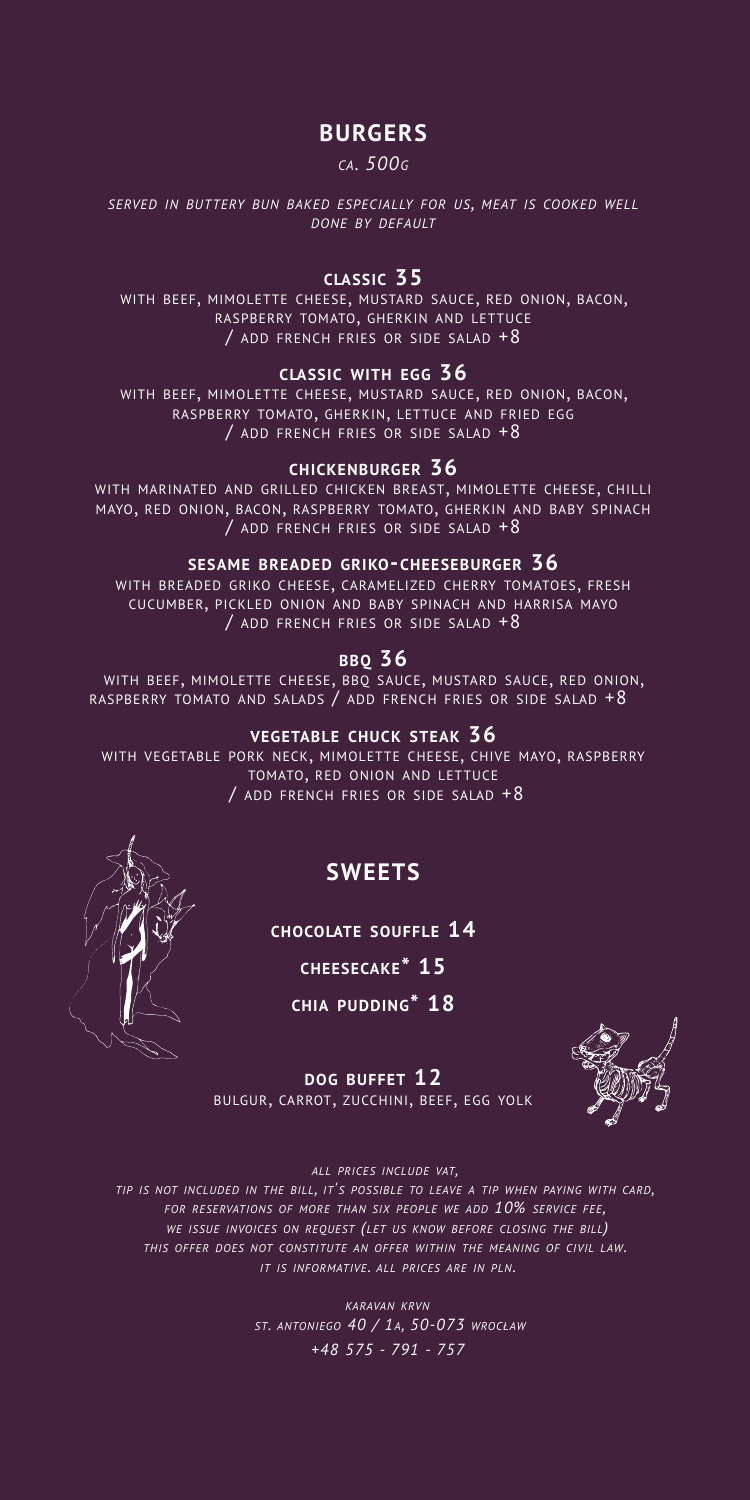#### **RED WINES** 125 / 750 ML

#### **AZABACHE / CRIANZA ORGANIC 15 / 75**

RIOJA DOC, SPAIN, RED, DRY, STRAIN: TEMPRANILLO, GARNACHA, GRACIANO AROMAS: OAK WOOD, CHERRY, RASPBERRIES & REDBERRIES

#### **RIPORTA / PRIMITIVO 18 / 90**

SALENTO IGP (APULIA), ITALY, RED, DRY, STRAIN: PRIMITIVO. AROMAS: RED FRUITS, BLACK FRUITS <sup>I</sup> OAK WOOD

# **BARISTA / PINOTAGE 20/100**<br>**STELLENBOSCH WO COASTAL REGION, RSA, RED, DRY,**

STELLENBOSCH WO COASTAL REGION, RSA, RED, DRY,<br>STRAIN: PINOTAGE.<br>AROMAS: FRESH ROASTED COFFEE BEANS, MARASCHINO CHERRY, PLUM ACCENT, RASPBERRY, VANILLA & CHOCOLATE

#### **WHITE WINES** 125 / 750 ML

#### **AZABACHE BLANCO 15/ 75**

RIOJA DOC, SPAIN, WHITE, DRY, STRAIN: VERDEIO, VIURA, TEMRANILLO BLANCO AROMAS: FRUITS, CLEAR APPLE AND TROPICAL FRUITS

#### **PLAIMONT / BELLE & REBELLE 17 / 85**

CÔTES DE GASCOGNE IGP, SOUTHWEST FRANCE, WHITE, DRY, STRAIN: COLOMBARD, SAUVIGNON BLANC. AROMAS: HERBS, GREEN FRUITS, KIWI, CITRUS & CLEMENTINE

#### **LONG BEACH / CHENIN BLANC 17 / 85**

WESTERN CAPE (COASTAL REGION), RPA, BIAŁE, WYTRAWNE, SZCZEP: CHENIN BLANC AROMAS: STONE FRUIT, MELON, PEAR, TROPICAL FRUIT, CITRUS

# **SPARKLING BOTTLES** 750ML

### **MARTINI PROSECCO 110 MARTINI ASTI 110 MARTINI BRUT 110**

#### **LOCAL WINE** 125 / 750 ML

**VINEYEARD BIELAWSKA / SAUVIGNON BLANC 22 / 110** BIELAWA, LOWER SILESIA, POLAND, WHITE, DRY,<br>BIELAWA, LOWER SILESIA, POLAND, WHITE, DRY,<br>STRAIN: SAUVIGNON BLANC.<br>AROMAS: GOOSEBERRY, PEACH, GREEN GRASS & CITRUS

#### **L`OPERA / HALKA 25 / 125**

TRZEBNICKIE HILLS, LOWER SILESIA, POLAND, WHITE, SEMI-DRY SSTRAIN: CHARDONNAY, BRONNER, MUSCARIS. AROMAS: WHITE FLOWERS - LILIES & ROSES, CITRUS, GREEN APPLE NECTARINE AND PEACH

#### **VINEYEARD SILESIAN / CUVEE 24 / 120**

BAGIENIEC, LOWER SILESIA, POLAND, WHITE, FRY, STRAIN: JOHANNITERSOLARIS, HIBERNAL, BIANKA. AROMAS: GOOSEBERRIES, APPLES, LILAC FLOWER WITH A HINT OF CITRUS

#### **VINEYEARD JAKUBÓW / YACOBUS ORANGE 26 /130**

JAKUBÓW, LOWER SILESIA, POLAND, ORANGE, DRY STRAIN: HIBERNAL SOLARIS, TRAMINER, RIESLING AROMAS: LINDEN BLOSSOM, RAISINS, RIPE QUINCE AND PEACH ROSEMARY AND TEA FINISH

#### **VINEYEARD MODERNA / CHARDONNAY 25 / 125**

DŁUGOŁĘKA, LOWER SILESIA, POLAND, WHITE, DRY, STRAIN: CHARDONNAY AROMAT: MELON, GREEN PINEAPPLE, GREEN APPLE, STONEFRUITS WITH HINTS OF FLOWERS, MINERAL FINISH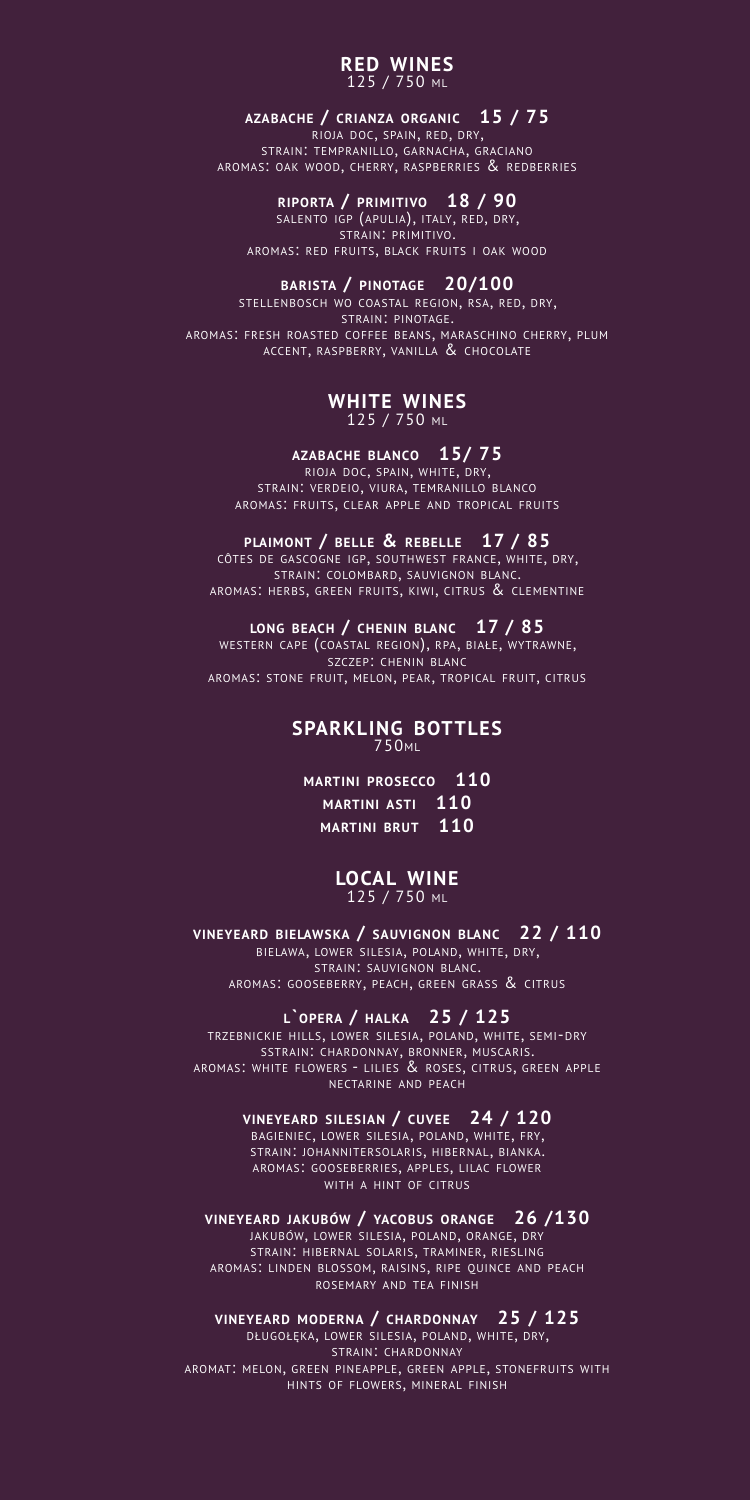**HOUSE WINES IN CARAFES** 250 / 500 ML

**MALO TOJO RED 26 / 47** STRAIN: CASTELAO, ARAGONES, TOURIGA NATIONAL, RED, DRY PORTUGAL

**MALO TOJO BLANCO 26 / 47** STRAIN:MOSCATEL, ARINTO, FERNAO PIRES, WHITE, DRY, PORTUGAL **FRIZZANTE 28 / 50 MARTINI PROSECCO 35 / 65**

**TAP \*** 

300 ML / 500 ML

**CRAFT BEER 14 / 17 CZECH LAGER 10 / 13**

# **BOTTLES \***

**CRAFT BEER** 500 ML **17 CRAFT BEER** <0,5% 500 ML **16 MIŁOSŁAW IPA** 0,0% **14 LITOVEL DARK** 500 ML **13 LITOVEL FREE** MAX 0,5%500 ML **13 DRY CIDER BROWAR FORTUNA** 500 ML **15**

# **SPRITZERS**

**APEROL SPRITZ** 400 ML **29** APEROL, SPARKLING WINE, ORANGE, SPARKLING WATER **HUGO** 400 ML **28** SPARKLING WINE, LIME, ELDERFLOWER SYRUP, MINT SPARKLING WATER **MIMOSA** 170 ML **16** SPARKLING WINE, FRESH ORANGE JUICE, ANGOSTURA **BELLINI** 170 ML 18 SPARKLING WINE, FRUIT PUREE\*) **MARTINI ROYALE BIANCO** 250 ML **24** MARTINI BIANCO, SPARKLING WINE, LIME **MARTINI ROYALE ROSATO** 250 ML **24** MARTINI ROSATO, SPARKLING WINE, ORANGES

**MARTINI BIANCO & TONIC** 250 ML **24** MARTINI BIANCO, TONIC, LIME **MARTINI FIERO & TONIC** 250 ML **24**

MARTINI FIERO, TONIC, ORANGE

#### **PITCHERS** 900 ML

**APEROL SPRITZ 55** APEROL, SPARKLING WINE, ORANGES, SPARKLING WATER **HUGO 55** SPARKLING WINE, LIME, ELDERFLOWER SYRUP, MINT, SPARKLING WATER **RADLER 38**

CZECH LAGER, LEMON JUICE, SUGAR SIRUP, MINTH, SPARKLING WATER

**MARTINI FIERO & TONIC 55** MARTINI FIERO, TONIC, ORANGES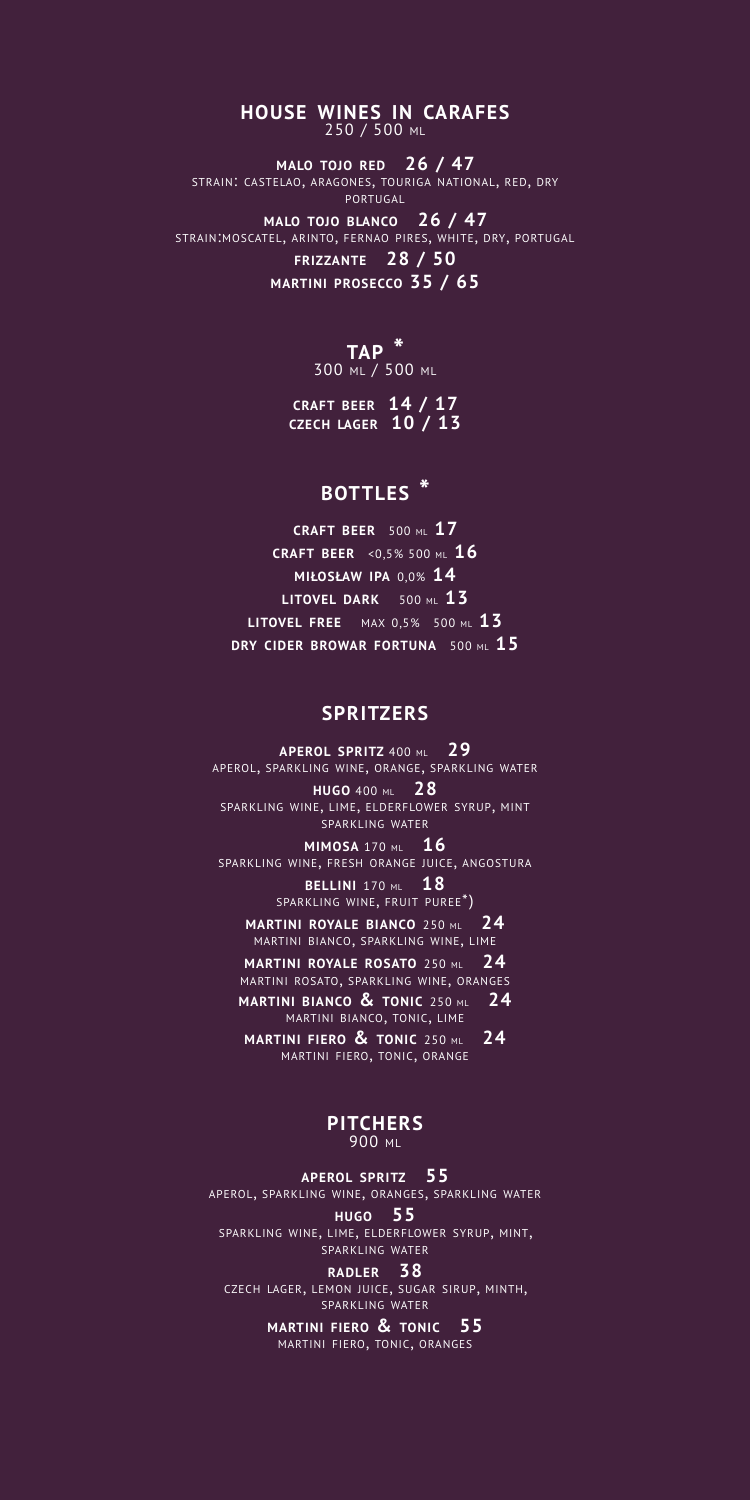# **CLASIC COCTAILS**

**AMERICANO** 220 ML **24** MARTINI RISERVA SPECIALE RUBINO, MARTINI BITTER, SPARKLING WATER

> **BACARDI CUBA LIBRE** 250 ML **22** BACARDI CARTA ORO RUM, COLA, LIME

**BACARDI DAIQUIRI** 180 ML **23** BACARDI CARTA BLANCA RUM, LIME JUICE, SUGAR SIRUP

**BACARDI MOJITO / FLAVORED\*** 380 ML **25/27** BACARDI CARTA BLANCA RUM, MINT, LIME, SUGAR CANE, SPARKLING WATER / FRUIT PUREE OR NATURAL HERBAL SIRUP\*

**BOMBAY TONIC** 400 ML **29** BOMBAY SAPPHIRE GIN, CLASSIC FEVER TREE IN <sup>A</sup> BOTTLE, LIME, SMOKED CINNAMON

**CAIPIRINHA / CAIPRIOSKA** 200 ML **27** LEBLON CACHACA / GREY GOOSE VODKA, LIME JUICE, SUGAR CANE

**COSMOPOLITAN** 180 ML **25** WYBOROWA INFUSED WITH LEMON ZEST, COINTREAU, LIME JUICE, CRANBERRY JUICE

**DEWAR'S SOUR** 280 ML **27** DEWAR'S 12YO WHISKY, EGG WHITE, LEMON JUICE, SUGAR SIRUP, ANGOSTURA

**HEMINGWAY DAIQUIRI** 200 ML **34** BANKS 5 RUM, LIME JUICE, GRAPEFRUIT JUICE, MARASCHINO

**HENDRICK`S TONIC** 300 ML **35** HENDRICKS GIN, TONIC FEVER TREE: LILAC FLOWER - IN BOTTLE, CUCUMBER, RED PEPPER

**LONG ISLAND ICED TEA** 420 ML **33** SLIVOVITZ, TEQUILA SILVER, BOMBAY SAPPHIRE GIN, BACARDI CARTA BLANCA RUM, TRIPLE SEC, COCA-COLA

**PORNSTAR MARTINI** 270 ML **37** GREY GOOSE INFUSED WITH VANILLA, PASSOA, PASSION FRUIT PUREE, LIME JUICE, VANILLA SIRUP,  $125\,$  ML FRIZZANTE

**PALOMA** 270 ML **35** TEQUILA PATRON SILVER, ŚWIEŻY FRESH GRAPEFRUIT JUICE, LIME JUICE, SUGAR SIRUP

**MARGARITA / FLAVORED** 200 ML **25 / 28** TEQUILA JOSE CUERVO SILVER, TRIPLE SEC, LIME / FRUIT PUREE\*

**MOSCOW MULE** 280 ML **29** WYBOROWA, LIME, FEVER TREE GINGER BEER IN BOTTLE

**MARTINI NEGRONI RUBINO** 200 ML **26** BOMBAY SAPPHIRE GIN, MARTINI RISERVA SPECIALE RUBINO, MARTINI BITTER, ANGOSTURA

### **SHOTS – 4 X 40 ML**

**FRUITY JAGER 27** JAGERMEISTER, FRUIT MOUSSE\*, LEMON JUICE, SUGAR SIRUP **AMBRATO DROP 27**

WYBOROWA VODKA, MARTINI AMBRATO, LILAC FLOWER SIRUP,<br>LIME JUICE

**BITING MANGO 27** BACARDI SPICED, MANGO PUREE , LEMON JUICE, SUGAR SIRUP, CHILI TINCTURE

**BASIL GIMLET MINI 27** BOMBAY SAPPHIRE, BASIL, LIME JUICE, SUGAR SIRUP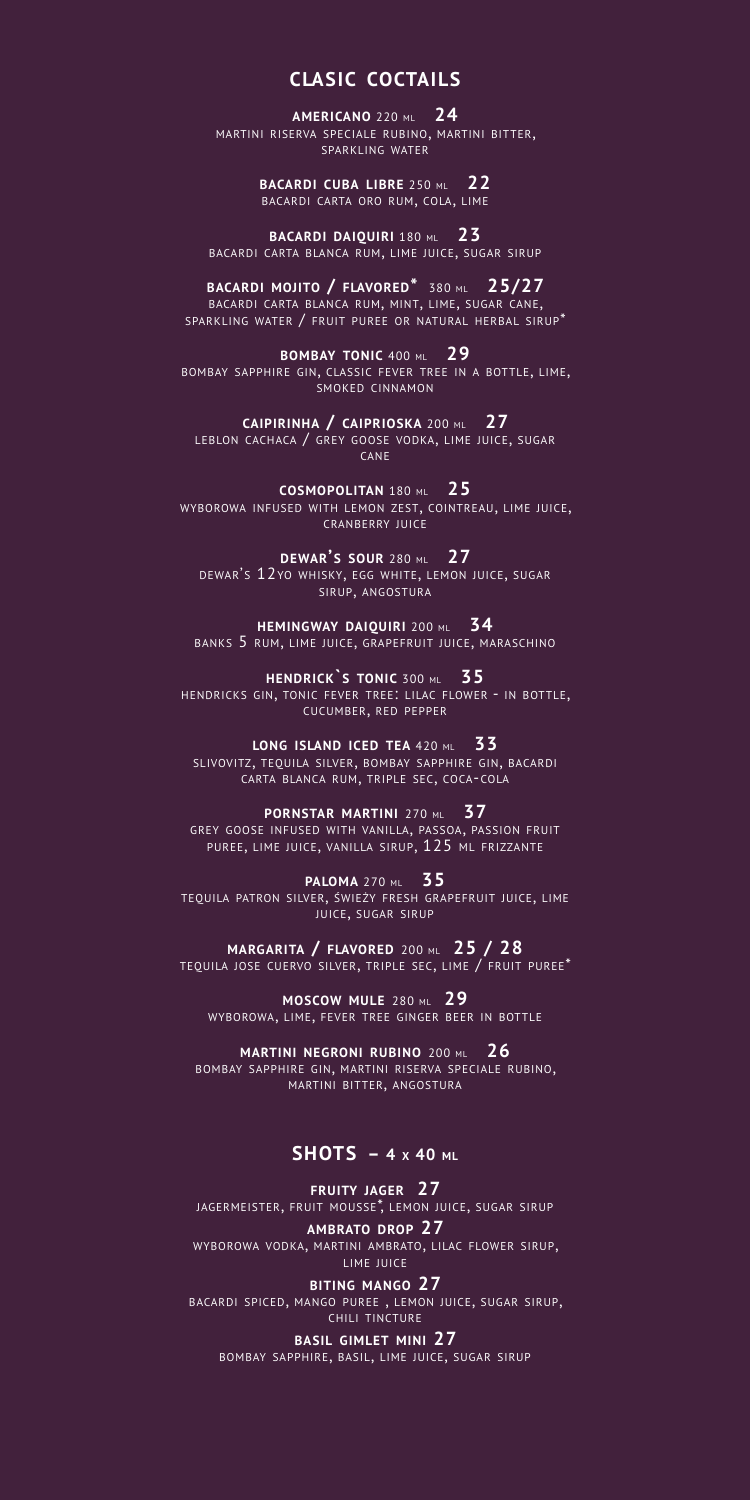### **COFFEE**

SERVED IN SET WITH A COOKIE

**ESPRESSO** 35ML 70 ML **10/12 AMERICANO** 120ML **10 CAPPUCCINO** 150 ML 300 ML **12 / 14 WHITE** 150 ML 300 ML **12 / 14 FLAT WHITE** 200 ML **14 LATTE CLASSIC** 300 ML **13 LATTE FLAVOR** 300 ML **15 DRIP\* 10 EXTRA ESPRESSO** 35 ML **+ 4 FLAVOURED SIRUP** 20ML **+ 2**

**TEAPOTS** - CA.500 ML **13** SERVED IN SET WITH COOKIE BLACK / GREEN / FRUITY **FRESH HERBS IN TEAPOT** - CA.500 ML **13** HONEY, LEMON, FRESH GINGER

**HOT GINGER** 450 ML**<sup>15</sup>** ,HONEY, LEMON, FRESH GINGER, NATURAL GINGER SYRUP

# **NON ALCOHOLIC**

| CLASSIC 400 $ML$ 14    |    |
|------------------------|----|
| <b>GINGER 400ML 15</b> |    |
| <b>FRUITY</b> 400ML    | 16 |

**CUCUMBER WITH MINT** 400ML **16**

**FRESH SQUEEZED JUICE** 300ML ORANGE / GREJPFRUT / MIX **15 MACIEJOWY SAD -** 300ML **8** PRESSED APPLE JUICE 100%

#### **SOFT DRINKS** BOTTLES

**MIO MIO** 500 ML **13 FRITZ KOLA** 330 ML **12 COCA-COLA / SPRITE / SCHWEPPES** 250 ML **8 FEVER TREE TONIC/ FEVER TREE GINGER BEER ELDERFLOWER** 200ML **12 RED BULL/ SUGARFREE / TROPICAL** 250 ML **13 STAROPOLANKA WATER SPARKLING** 330 ML **7 NACHMIELONA WATER** 500 ML **14**

# **COCKTAILS 0%**

**MOJITO** 0% 380 ML 26 **APEROL SPRITZ** 0% 400ML **27 HUGO** 0% 400ML **27 MIMOSA** 0% 170 ML **16 BELLINI** 0% 170 ML **18 GIN & TONIC** 0% 200 ML **29** 

> **TAP WATER ON THE BAR** - PLEASE HELP YOURSELF

PLEASE ASK OUR STAFF FOR AVAILABILITY

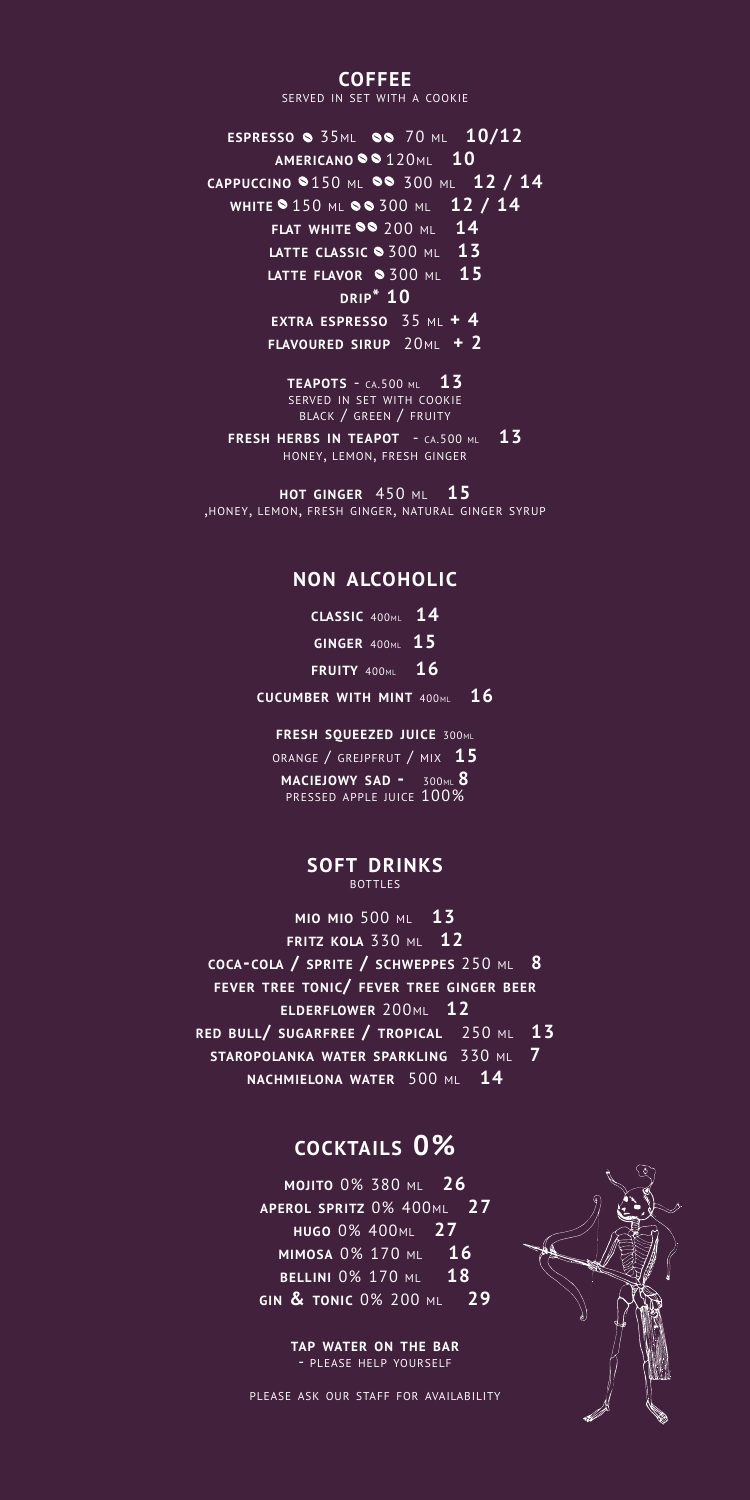# **BREAKFAST SAT - SUN 10.OO - 14.OO**



# **TURKISH EGGS 28**

WITH GRILLED SEASONAL VEGGIES, 2 POACHED EGGS, BROWN BUTTER WITHCRISPY GARLIC AND PARSLEY,<br>SERVED WITH GRILLED BREAD

# **HUMMSHUKA 25**

AS A COMBINATION OF CLASSIC HUMMUS AND WARM PELATI TOMATOES, HERBS, COCONUT YOGHURT AND TAHINI SAUCE, SERVED WITH FRESH BREAD / ADD POACHED EGG + 3

### **CROQUE MADAME 32**

IN BUTTERY BUN WITH CHEDDAR, COTTO HAM AND LEMON BECHAMEL, FRIED EGG AND PARMESAN

### **FRENCH TOAST 28**

MADE OF CHALLAH WITH CREAMING COTTAGE CHEESE, HOMEMADE BLUEBERRY SAUCE WITH LIME ZEST

# **CHIA PUDDING 18**

WITH COCONUT YOGHURT, HOMEMADE GRANOLA AND SEASONAL FRUITS

# **CLASSIC BREAKFAST SET 31**

2 FRANKFURTER SAUSAGES / VEGAN SAUSAGES, FRIED EGG, FRIED TOMATOES AND MUSHROOMS, GRILLED ROMAINE LETTUCE, HOMEMADE APPLE MUSTARD, SERVED WITH GRILLED BREAD

### **HALLOUMI BAGUETTE 27**

WITH HARRISA MAYO, MASHED EGG, FRESH VEGGIES AND POTATO CHIPS

#### **VEGE BREAKFAST BOWL 28**

WITH HERBAL HUMMUS, FRESH VEGGIE SALAD (TOMATO, CUCUMBER, PICKLED RED ONION) POACHED EGG, ROASTED CHICKPEA, SERVED WITH GRILLED BREAD

#### **ORDER ADDITIONALY**

COTTAGE CHEESE 5 HOMEMADE PRESERVES 5 SIDE SALAD WITH LEMON DRESSING 7 GRILLED HALLOUMI 8 GRILLED CHICKEN BREAST 8 GRILLED BACON 5 EXTRA EGG 3 EXTRA BREAD 5 EXTRA HUMMUS 6

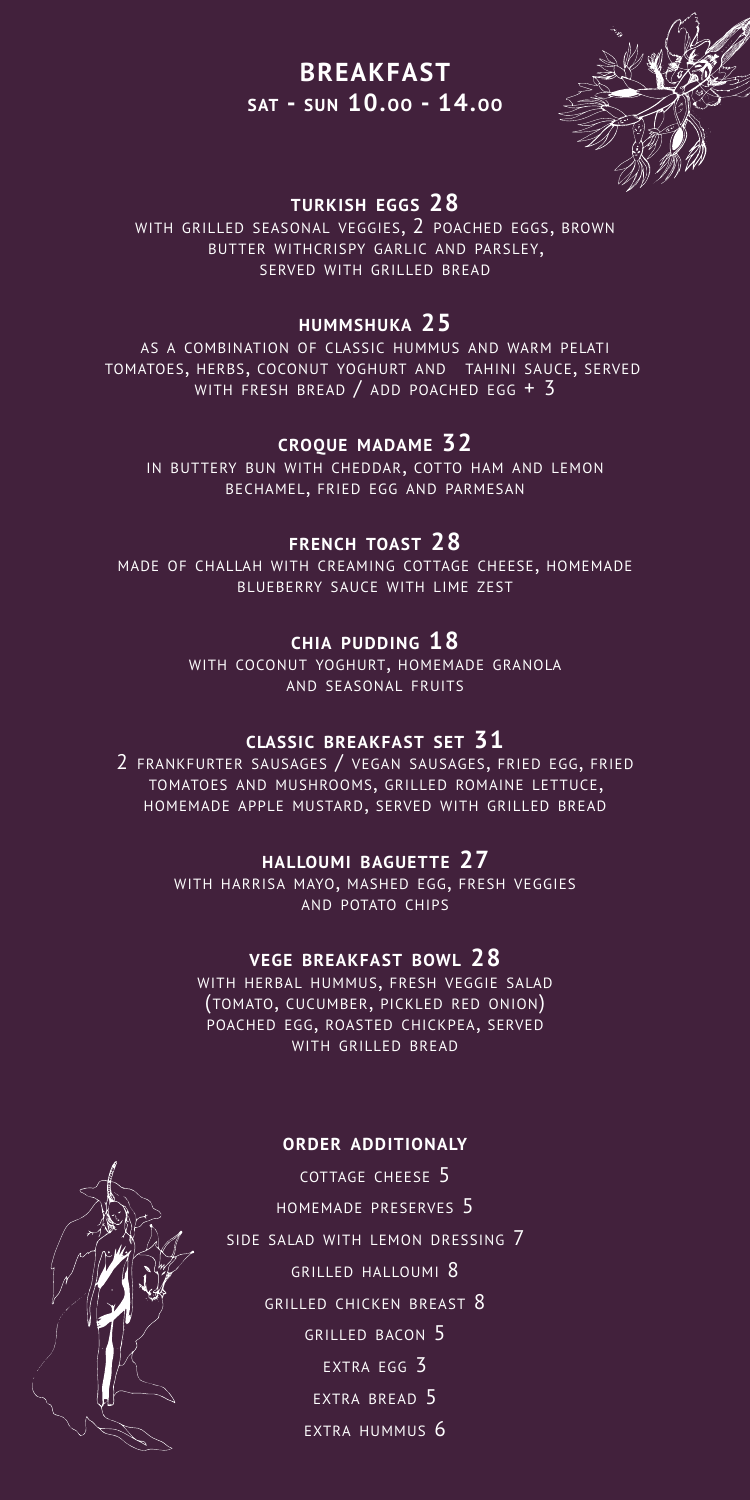**COFFEE** *SPECIALITY FROM FIGA COFFEE SERVED IN A SET WITH OUR COOKIE*

**ESPRESSO** 35ML 70 ML **10/12** ,- **AMERICANO** 120ML **10 CAPPUCCINO** 150 ML 300 ML 12/14 **COFFEE WITH MILK** 150 ML 300 ML **12/14 FLAT WHITE** 300 ML **14 LATTE** 300 MLL **14 FLAVORED LATTE** 300 ML **16 MOCCAMASTER BATCH BREW** 150 ML / 300 ML **10/12 HOT COCOA WITH OAT MILK** 300 ML **12**

> **EXTRA ESPRESSO SHOT** 35 ML **+ 4 FLAVORED SYRUP** 20ML **+ 2 OAT MILK +2**

**TEA IN <sup>A</sup> TEAPOT** CA.500 ML **13** *BLACK / GREEN / FRUITY (IN <sup>A</sup> SET WITH OUR COOKIE)*

**FRESH HERBS** - CA.500 ML **13**

**FRESHLY SQUEEZED JUICE** (0,3) **16** *ORANGE / GRAPEFRUIT / MIX*

**LOCAL ORGANIC PRESSED APPLE JUICE** (0,3) **8**

**HOT MATCHA 15/17** WITH OAT MILK / FLAVORED

# **%**

**MIMOSA 16** SPARKLING WINE, FRESH ORANGE JUICE, ANGOSTURA

> **BELLINI 18** SPARKLING WINE, FRUIT PUREE

**FRIZZANTE** 250ML/ 500ML **27/37**

**ALITA 0% 14** SPARKLING NON ALCOHOLIC WINE

**MIMOSA 0% 16**

**BELLINI 0% 18**

# **SWEETS**

**CHOCOLATE SOUFFLE 14**

**CHEESCAKE 15**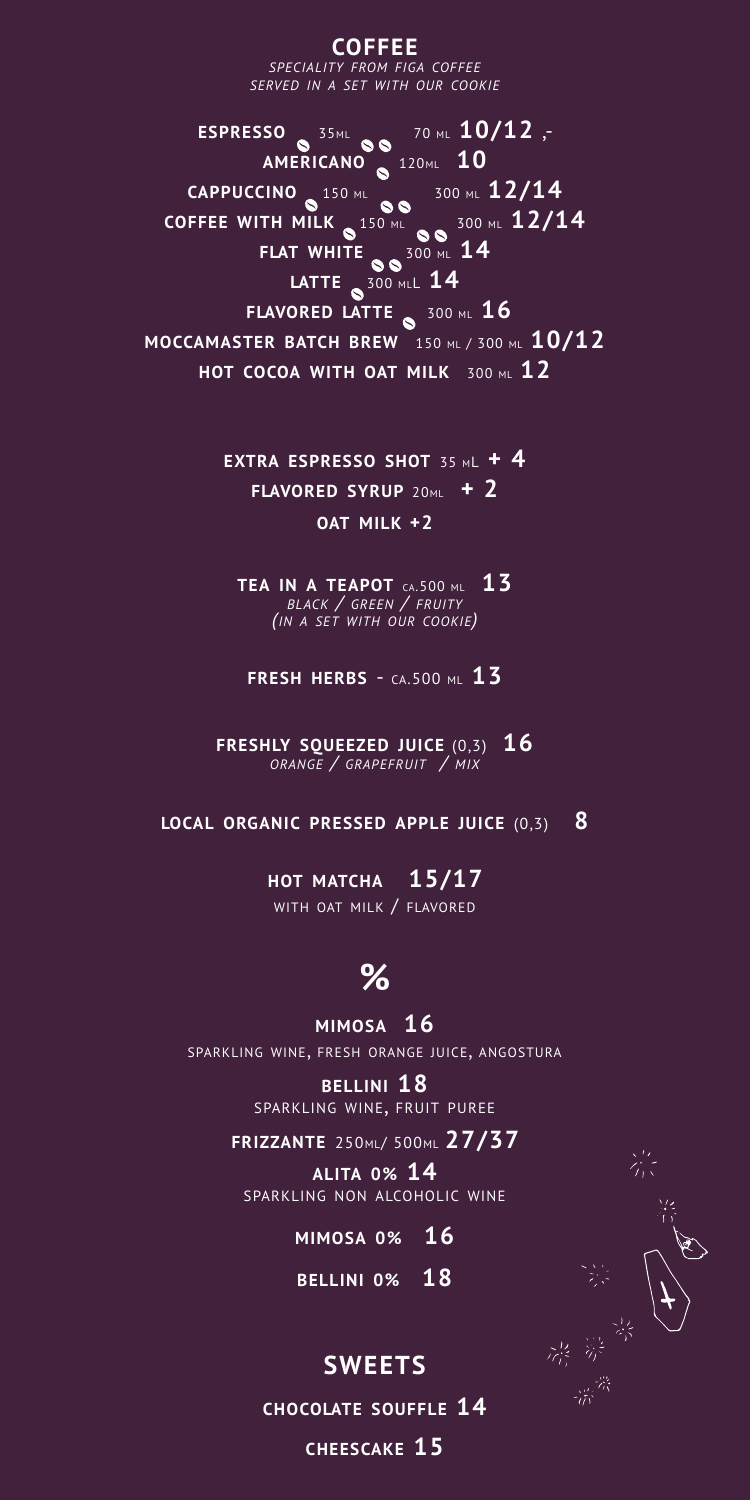

# **KARAVAN SPECIALS**

**SPRING / SUMMER 2022**

**LEBLON MATCHA** 250 ML **32** LEBLON CACHAÇA, MATCHA, LIME JUICE, SUGAR SYRUP

**GREYHOUND GREEN FLOWER TEA** 280 ML **34** BOMBAY SAPPHIRE GIN INFUSED WITH GREEN TEA (WITH JASMINE FLOWERS, CORNFLOWER, ORANGE FLOWER SUNFLOWER FLOWER AND WILD SAFFRON) FRESH GRAPEFRUIT JUICE, LIME JUICE

**MARTINI SPAGLIATO** 250 ML **30** MARTINI BITTER, MARTINI RISERVA SPECIALE RUBINO, MARTINI PROSECCO, A SLICE OF ORANGE

**APEROL RUM PINEAPPLE SOUR** 300 ML **32** APEROL, BACARDI 8 RUM INFUSED WITH PINEAPPLE, FRESH GRAPEFRUIT JUICE, LIME JUICE, SUGAR SYRUP, EGG WHITE

**GINGER APPLE** 290 ML **30** DEWAR'S 8 WHISKEY, NATURAL APPLE JUICE "MACIEJOWY SAD" NATURAL GINGER SYRUP, LIME JUICE

**PEPPER MARGARITA** 250 ML **32** JOSE CUERVO SILVER TEQUILA INFUSED WITH SWEET PEPPER TRIPLE SEC, NATURAL SEA BUCKTHORN SYRUP LIME JUICE, CHILI TINCTURE

**GREEN MOJITO** 450 ML **32** BANKS 5 RUM INFUSED WITH KAFFIR LEAVES, GREEN CUCUMBER LIME JUICE, NATURAL MELISSA SYRUP, MINT

**KAFFIRI** 300 ML **35** BANKS 5 RUM INFUSED WITH KAFFIR LEAVES, LILLET BLANC NATURAL ELDERFLOWER SYRUP, LIME JUICE

**DOUBLE CLOVER CLUB 2.0** 250 ML **33** BOMBAY SAPPHIRE GIN INFUSED WITH RASPBERRIES CHAMBORD LIQUEUR, LIME JUICE, SUGAR SYRUP, EGG WHITE

**BACARDI 8 PINEAPPLE** 280 ML **30** BACARDI 8 RUM INFUSED WITH PINEAPPLE, PINEAPPLE PUREE LIME JUICE, SUGAR SYRUP, CARDAMON BITTERS

**SANTA TERESA BITTER** 250 ML **32**

SANTA TERESA 1796 RUM, MARTINI BITTER, FRESH GRAPEFRUIT JUICE, LIME JUICE, SUGAR SYRUP



**TROPICAL AMBRATO** 400 ML **34**

MARTINI RISERVA SPECIALE AMBRATO, LIME, RED BULL TROPICAL FRESH THYME